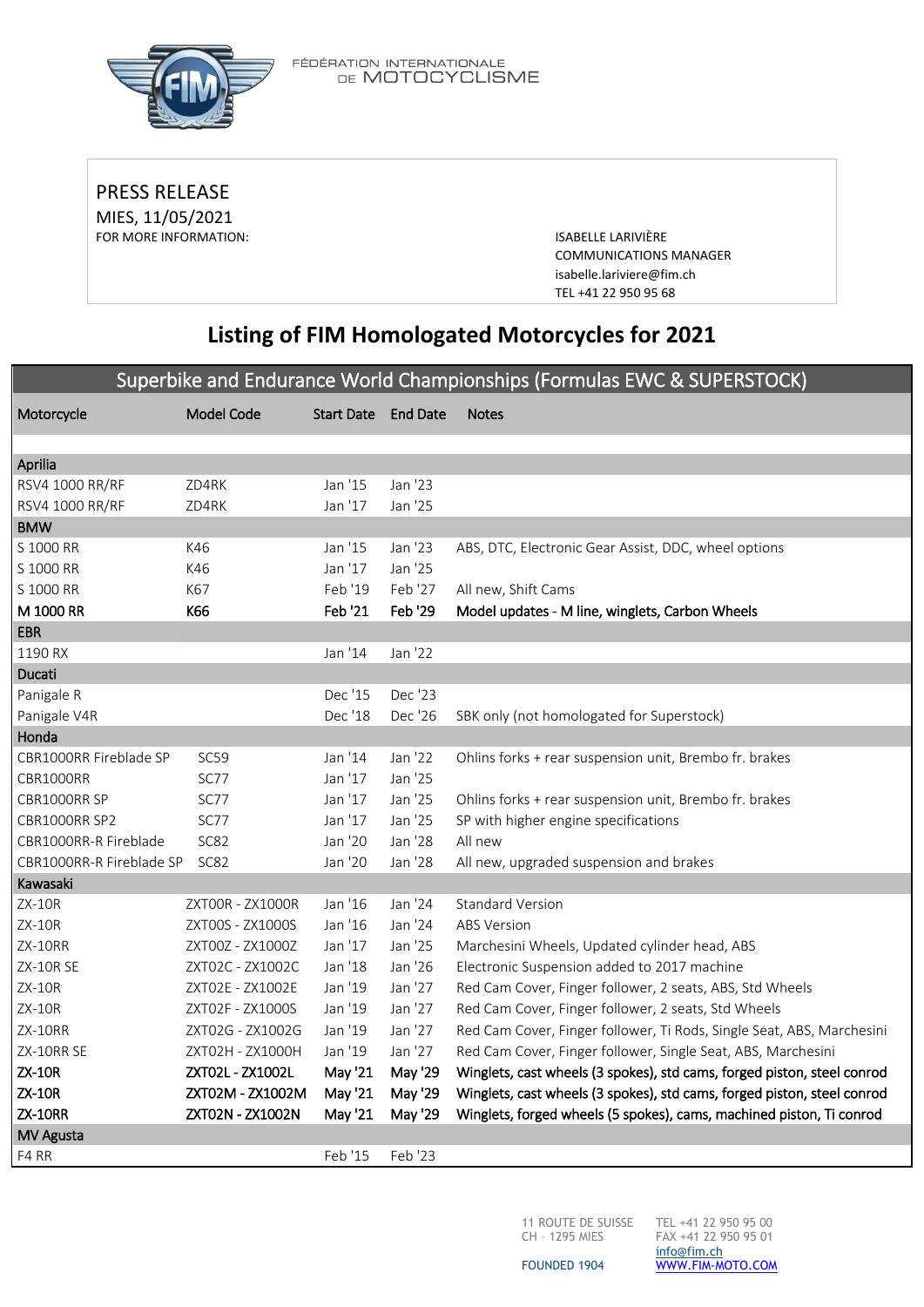

FÉDÉRATION INTERNATIONALE<br>DE **MOTOCYCLISME** 

# **Listing of FIM Homologated Motorcycles for 2021 (Continued)**

| Superbike and Endurance World Championships (Formulas EWC & SUPERSTOCK) |                  |                   |                 |                                                 |  |
|-------------------------------------------------------------------------|------------------|-------------------|-----------------|-------------------------------------------------|--|
| Motorcycle                                                              | Model Code       | <b>Start Date</b> | <b>End Date</b> | <b>Notes</b>                                    |  |
|                                                                         |                  |                   |                 |                                                 |  |
| Suzuki                                                                  |                  |                   |                 |                                                 |  |
| GSX-R1000                                                               | $L7-$            | Jan '17           | Jan '25         |                                                 |  |
| GSX-R1000R                                                              | $L7-$            | Jan '17           | Jan '25         |                                                 |  |
| GSX-R1000                                                               | $L9-$            | Jan '19           | Jan '27         |                                                 |  |
| GSX-R1000R                                                              | $L9-$            | Jan '19           | Jan '27         | Adjustable Swingarm pivot added                 |  |
| Yamaha                                                                  |                  |                   |                 |                                                 |  |
| YZF-R1                                                                  | 2CR              | Jan '15           | Jan '23         |                                                 |  |
| YZF-R1M                                                                 | 2KS              | Jan '15           | Jan '23         |                                                 |  |
| YZF-R1S                                                                 | ?                | Jan '16           | Jan '24         | US Model, Steel connecting rods, Heavier Wheels |  |
| YZF-R1                                                                  | BX4              | Jan '17           | Jan '25         | Updated model                                   |  |
| YZF-R1M                                                                 | 2KS              | Jan '17           | Jan '25         | Updated model                                   |  |
| YZF-R1                                                                  | B <sub>3</sub> L | Jan '20           | Jan '28         | Facelift, EURO4, updated head, electronics      |  |
| YZF-R1M                                                                 | B <sub>4</sub> S | Jan '20           | Jan '28         | Facelift, EURO4, updated head, electronics      |  |
| <b>Homologation Period</b>                                              | 8 years          |                   |                 |                                                 |  |

| <b>SUPERSPORT / SUPERTOCK 600</b> |                   |                   |                 |                              |  |  |
|-----------------------------------|-------------------|-------------------|-----------------|------------------------------|--|--|
| Motorcycle                        | <b>Model Code</b> | <b>Start Date</b> | <b>End Date</b> | <b>Notes</b>                 |  |  |
|                                   |                   |                   |                 |                              |  |  |
| Honda                             |                   |                   |                 |                              |  |  |
| CBR600RR                          | <b>PC40</b>       | Jan '13           | Jan '23         | STD + ABS version            |  |  |
| Kawasaki                          |                   |                   |                 |                              |  |  |
| $ZX-6R$                           | ZX600-RF          | Jan '09           | Dec '21         | End Date extended to Dec' 21 |  |  |
| <b>MV Agusta</b>                  |                   |                   |                 |                              |  |  |
| F <sub>3</sub>                    |                   | Feb '13           | Feb '23         |                              |  |  |
| Suzuki                            |                   |                   |                 |                              |  |  |
| GSX-R 600                         | L1                | Jan '11           | Dec '21         | End Date extended to Dec' 21 |  |  |
| Triumph                           |                   |                   |                 |                              |  |  |
| Daytona 675                       |                   | Jan '13           | Jan '23         | ABS and NON-ABS version      |  |  |
| Daytona 675R                      |                   | Jan '13           | Jan '23         |                              |  |  |
| Yamaha                            |                   |                   |                 |                              |  |  |
| YZF-R6                            | 1JS, 2CX          | Jan '12           | Jan '22         | Updates                      |  |  |
| YZF-R6                            | BN <sub>6</sub>   | Jan '17           | Jan '27         |                              |  |  |
| <b>Homologation Period</b>        | 10 years          |                   |                 |                              |  |  |

11 ROUTE DE SUISSE TEL +41 22 950 95 00 CH – 1295 MIES

FAX +41 22 950 95 01 [info@fim.ch](mailto:info@fim.ch) [WWW.FIM-MOTO.COM](http://www.fim-moto.com/)

FOUNDED 1904